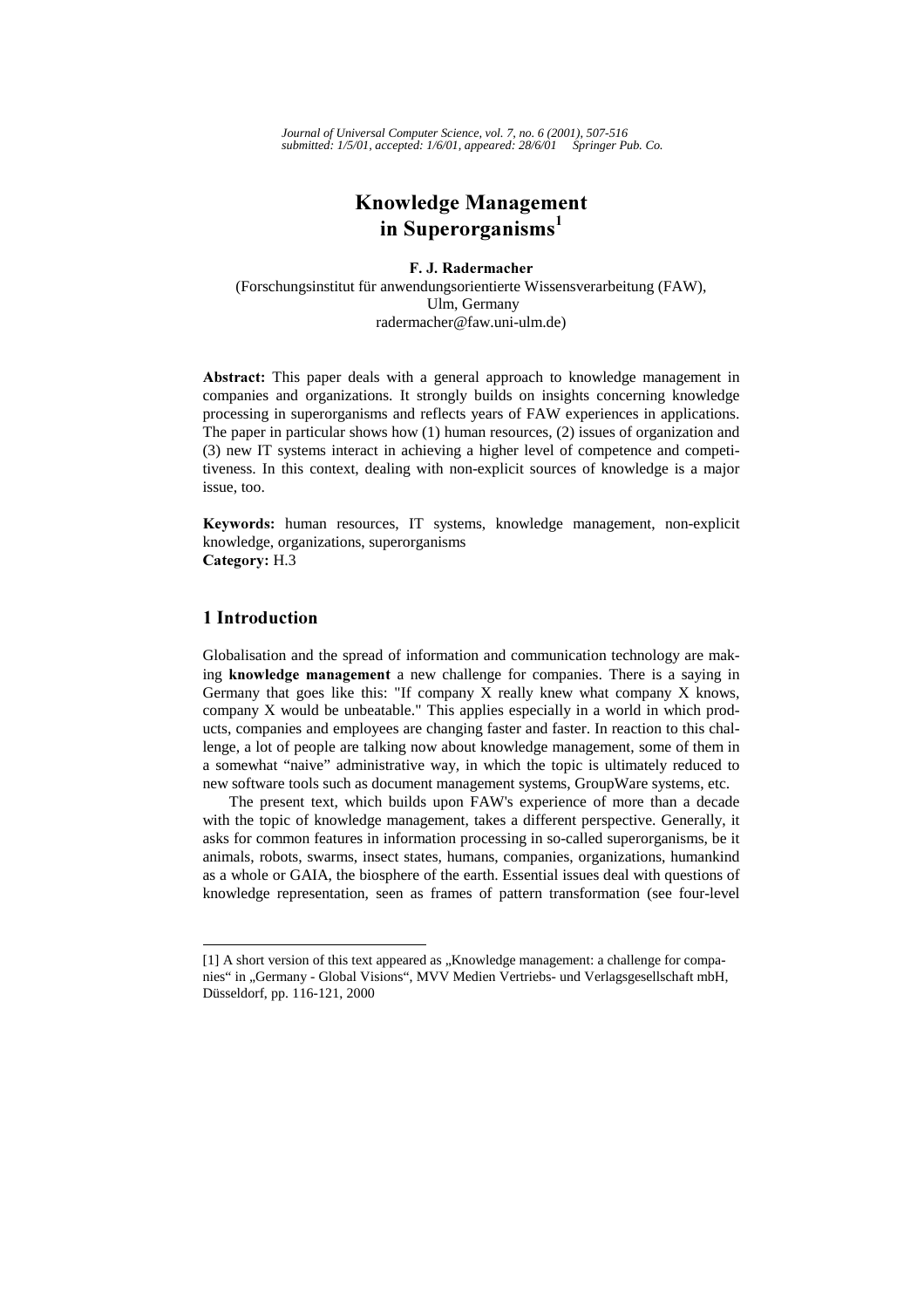architecture below), questions of learning and creativity and the priorization of scarce resources.

If this point of view is more focussed on companies and organizations, it sees knowledge as primarily bound to the people within these organizational "bodies", their experience and the way they interact. Knowledge is hard to pin down, especially in its deeper dimensions, and certainly cannot be readily captured on computer systems. On the other hand, modern intranet and document systems in the area of flat knowledge offer great potential to simplify information access and exchange. Furthermore, there are humanised approaches to use these networks to improve employees ways to network among each other and to communication and to ask one another how to get at sources of information. FAW is pursuing this way of looking at knowledge management with a workgroup of small to medium-sized companies that belong to FAW's group of regional partners, and with several companies, that form the legal basis of FAW as a foundation in a series of projects, and also in projects with external partners. FAW, in this context, builds on its own four-level architecture of information and knowledge processing, which makes it possible to take a very general view of the topic and which clearly distinguishes among types of information that are more neural/holistic or more of a calculating/symbolic nature. This differentiation takes place on the level of individuals as well as, e.g., on the level of companies, which are understood to be complex organisms, too (cf. the remarks at the beginning of this introduction). The present text gives a short introduction to the topic. It treats FAW's four-level architecture and certain key elements of the approach in Section 1. In Section 2 it explains why companies -- even small to medium-sized companies -- should use knowledge management more. Section 3 describes the role of formalized knowledge administration and Section 4 looks at learning companies. The paper ends with a short summary and bibliography.

### 2 Placing the Topic in the Context of the Current Debate

Unlike many other approaches followed today, the present text deals with a view of the topic knowledge management that is oriented around **biological systems** and **bio**logical evolution. Such an approach views companies to be complex organisms oriented towards the goal of long-term survival while living in a biotope that is getting "hotter and hotter" under present conditions of economic globalisation. The approach takes a system-theoretical perspective on such complex organisms and is based on the following four points, which comprise the essentials of FAW's methodology of knowledge management:

- differentiating four levels of information and knowledge processing in such systems. This concerns primarily the interaction of "head" (symbolic processing mechanisms) with the "gut" (subsymbolic processing mechanisms), i.e. the interaction of control systems on the one hand and mechanisms of self-organisation on the other.
- identifying various learning mechanisms on the different levels of information and knowledge processing, considered.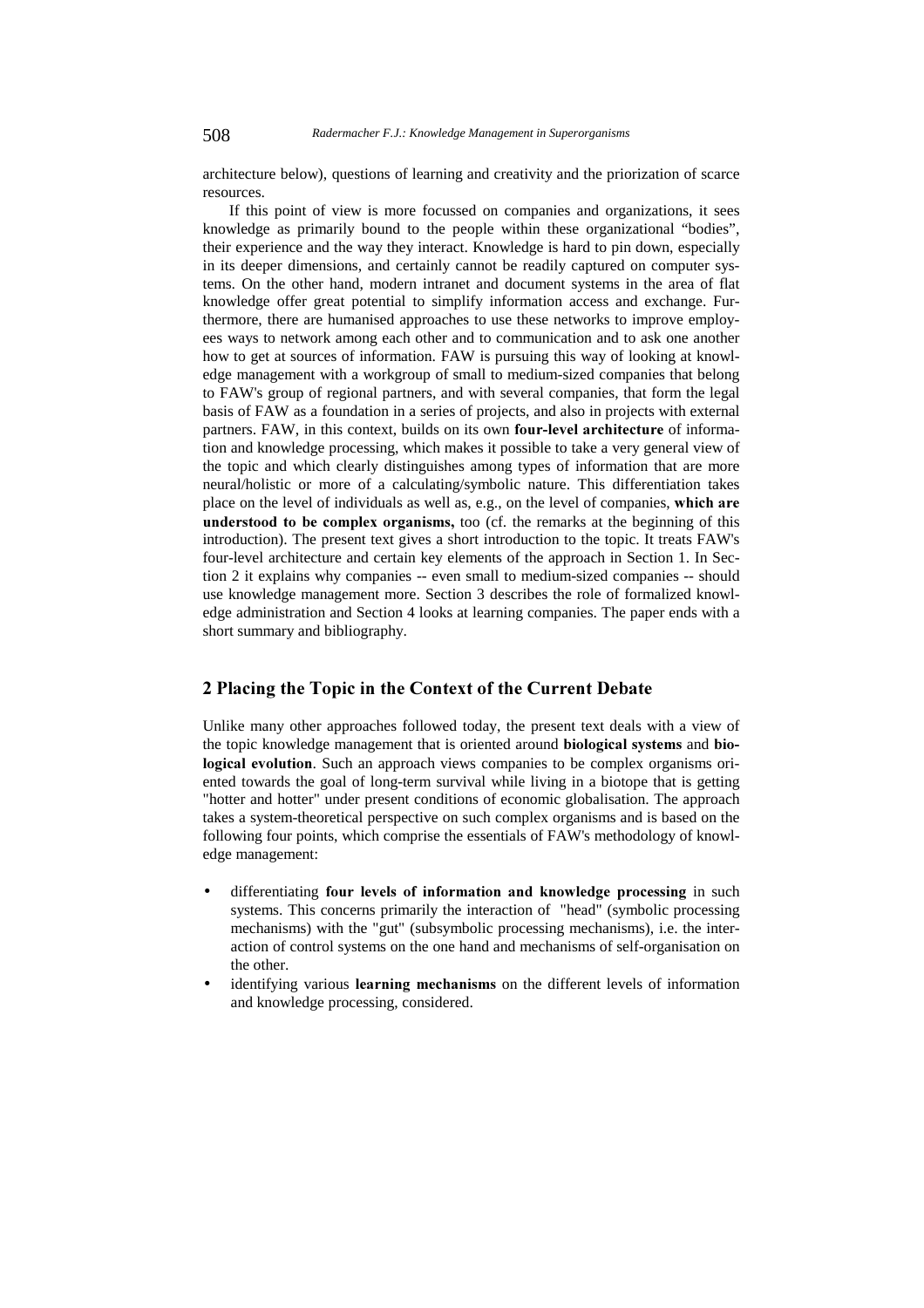- taking a certain view on creativity and innovation as an interplay of the mechanisms "Generation" and "Selection" of or between "solutions" on the various processing levels, and
- taking a certain perspective on the interplay of hierarchy and distribution, oriented around the organisation of and role that **consciousness** plays in human cognition. Results show that hierarchies should be used in such areas -- and only in such areas -- where important, but scarce resources have to be controlled intelligently and in a time-critical fashion.

Let us go into the four different levels in greater detail. On the lowest of them we see signals, each of them comprising a direct interaction of a physical-chemical nature with the environment, many of which are of a "key-lock" nature. On the one hand, signals induce direct effects, while on the other, so-called features are filtered out, based of them. Features are the input-information on the second level of information processing under consideration. Here, on the one hand, starts a functional transformation of such features, for example, into a motor response or actuation, perhaps in the form of trained (natural or artificial) **neural networks**. On the other hand, objects or concepts can be identified by classifiers on the basis of features. This leads to a conceptual or **symbolic level** of information processing, the third level, which includes a massive compression of information. At the same time it allows a much more rapid acceleration of the generation of new knowledge because of the powerful processing mechanisms available on this level. These include all kinds of symbol-processing, in particular those called "logical thinking" and the use of language: this is the classic domain of Artificial Intelligence (AI) as a scientific discipline. Beyond this there is a fourth level consisting of theories and models, on which one uses complex mathematical models or models from the natural sciences and instruments such as optimisation, statistics, decision theory, logic and numerical analysis to describe real-world cases and to make assertions and to draw conclusions from them.

In conjunction with the FAW approach, we realise that many companies perform as well as they do in some cases not because of, but rather despite, their control systems (Level 3). We realise that it is therefore important to maintain this **adaptability** and ability to self-organise (Level 2) on the companies' working level, and that one should not expect wonders from planning, especially when the role of planning is taken too narrowly. Instead, a great potential lies in the interaction of the various mechanisms and levels, described. Particularly, in small to medium-sized companies, but probably in all companies, aspects of self-organisation will continue to play an important, if not dominant, role, and to constitute a comparative advantage -- not even considering the advantage that such a modus of operation protects a company from espionage and copying much better than more formalised forms of use of knowledge.

The idea of a company as an "organism", a feature typical of the FAW approach to the issue, is rounded off by a stakeholder-oriented company philosophy. Such as philosophy respects not only shareholder value, but also takes the other important actors more extensively into account such as employees, customers, suppliers and a company's local and regional environment.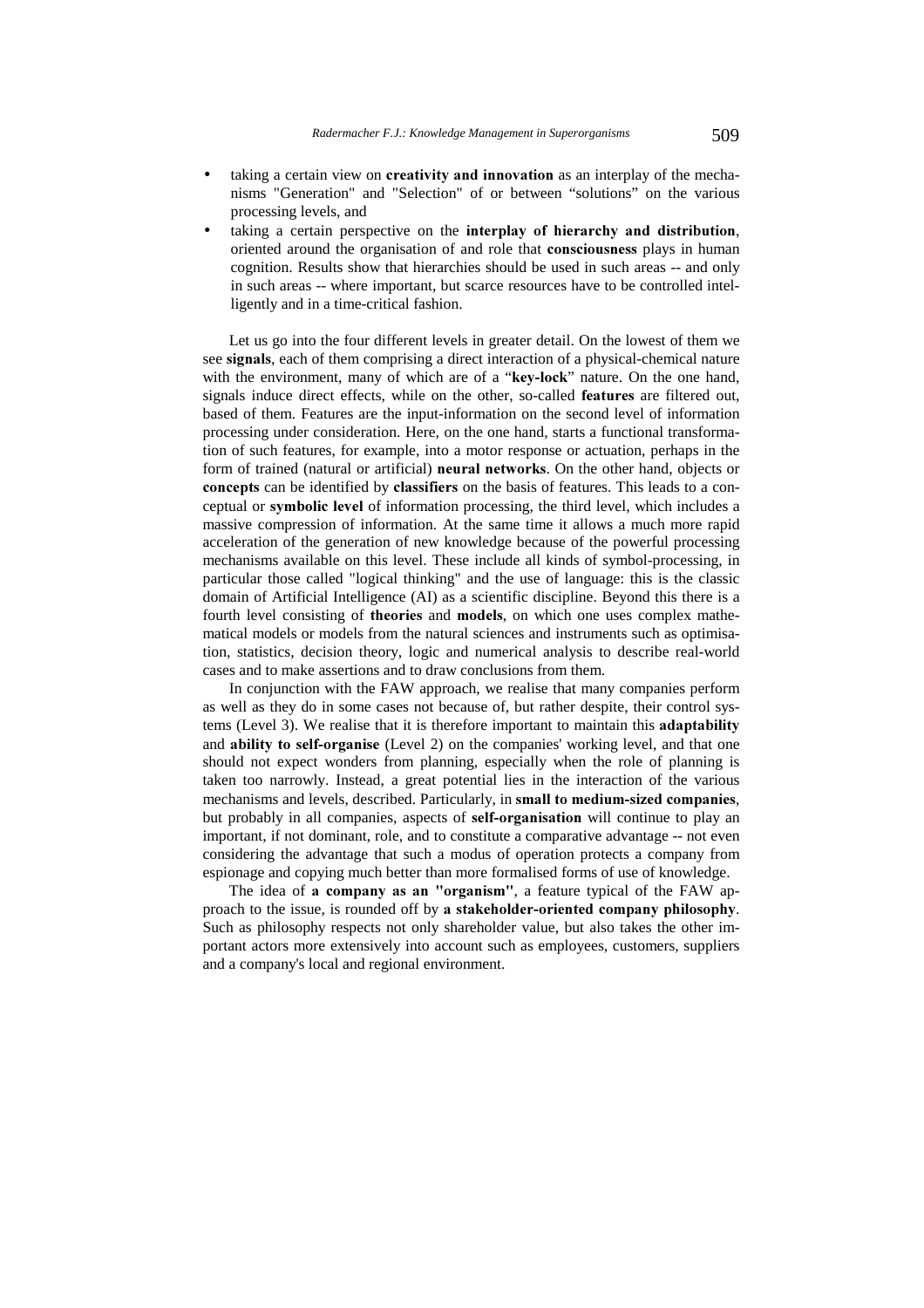### 3 Why Should Companies Practice Knowledge Management Todav?

Today's change processes are very **dynamic**, in that new products and processes are appearing all the time, employees are coming and going more rapidly and stocks of new knowledge are accumulating always faster. Conditions change very quickly. Employees have to become and somehow remain competent in this rapidly changing world, to access the necessary know-how, to satisfy customer demands and to mobilise their own energies again and again. Whereas certain dimensions of knowledge about factual areas, the company's own history, along with knowledge of the strengths and weaknesses of its employees and partners was generated in former times under relatively constant conditions in virtue of the continuity among employees within socalled "communities of practice", today these things are altogether different. Today, having the relevant knowledge available is no longer as easy as it used to be. Today a company has to use technology and new organisational aids more than in earlier days to mobilise its own energies appropriately.

Mobilising a company's own energies takes various forms such as creating intranet structures, which are now taking on the role of a (technical) nervous system of one's own organisation; it takes the form of making, as a kind of so-called "flat knowledge" important standard documents available through databases and networks, of using software tools to co-ordinate or share information, and of using e-mail and similar services as the basis of a strong internal networking. It is also important to combine a corporate culture of the sensible documentation of content with the activation of a mentality of "knowledge sharing". But all this is still not enough. There are very essential stocks of knowledge hidden away somewhere in people that cannot be represented in a formalised manner. And there is very much important knowledge that perhaps could be articulated, but which can't be documented for cost reasons or should not be documented at all for other reasons, for instance, in order to **protect** certain secrets. And there is a lot that comes about in interaction as a spontaneous behavioural change that never becomes really manifest anywhere. The proper attitude towards these aspects which take place in one's "gut" rather than in the "head", and what employees and workgroups develop, taken as complex units, is also important.

We need the proper attitude towards the potential dormant in interaction and self-organization. We need a respect for knowledge that cannot be formalised, but is of a holistic nature. This is an important point. Money has to be invested here, and there are things to be learned here; this is an exceptionally difficult topic. Knowledge management is becoming increasingly important as an explicit topic for the orientation of successful companies; however it should not be allowed to exhaust itself in the illusion that one tries to formalise everything that is important. Often it is better instead to document, by means of e. g. yellow pages within an intranet, who can give information on which topic, who was once in a position to do what work with whom, etc. Another alternative to dedicated planning is to organize an event as an effective means of reaching a result by a specified time. Only by using and coupling such different approaches is it possible to encourage increased and focussed interaction of people in a human-centred way in distributed environments, in order to accomplish tasks with one another and to reach corporate objectives. Great new challenges lie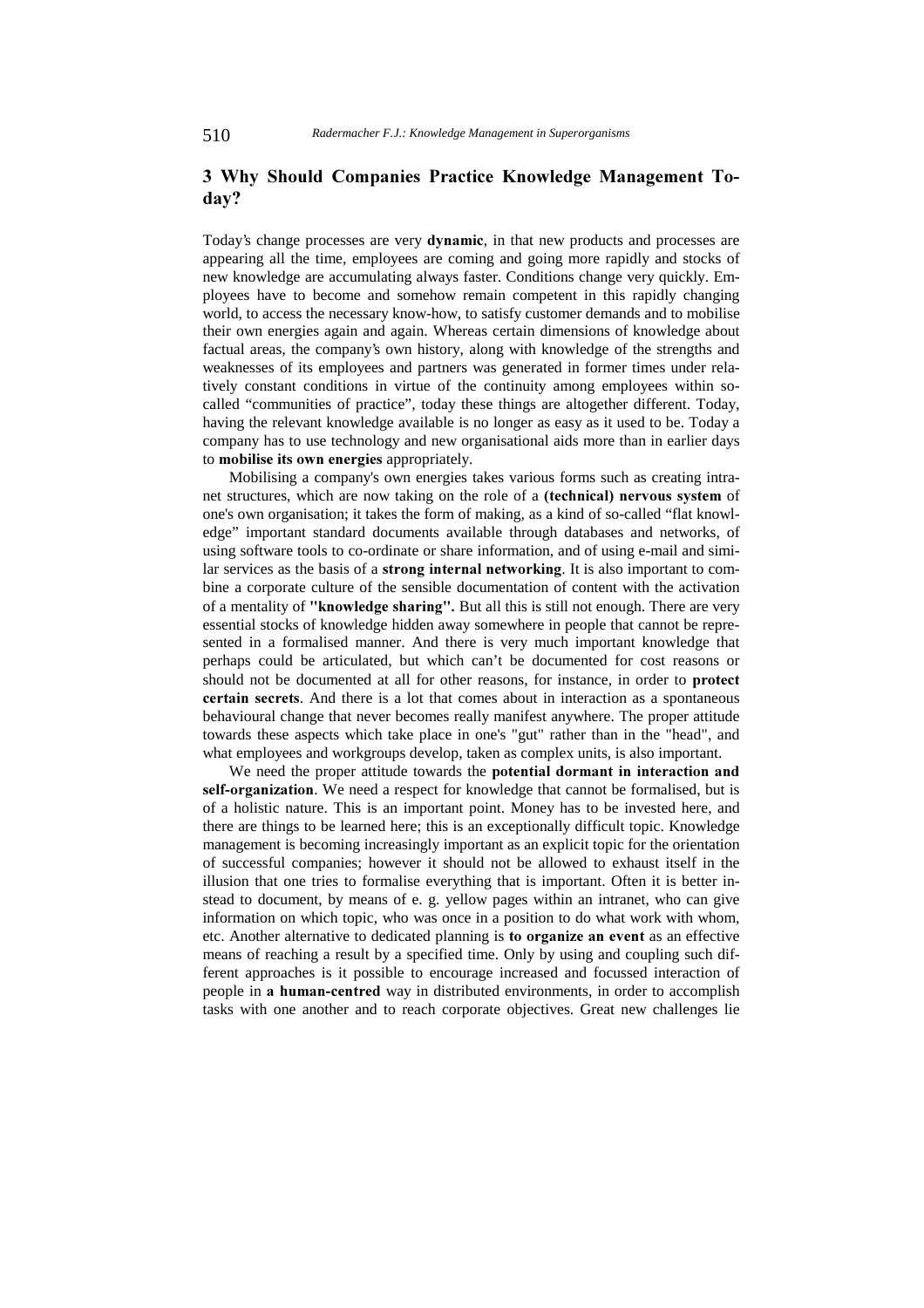ahead in this area for companies and organisations that want to be successful. Only when this is realised, can certain **latent potentials be unlocked**, as will be described in the next section.

## 4 The Management of Knowledge within the Framework of An **Information and Knowledge Society / Virtual Companies**

Globally, we are on the way to becoming a knowledge society. As we travel further along this road, knowledge is increasingly becoming a major source of value generation. In the virtual businesses which are developing, the proper handling of knowledge is continually becoming a more important factor in ensuring that a business holds together, that a **corporate memory** is created and that there is continuity. This also applies to a whole range of other business activities, such as the relationship with customers, quality assurance, working in collaboration with others, etc. Very different forms of knowledge will become more important. Attention has to be drawn here to knowledge about sources of information, knowledge of conceivable know-how input, knowledge about employees, business associates, customers and key account partners, and knowledge concerning production procedures and processes. Also to be included is knowledge about available information systems and technical components, e.g. actuators, which can be neurally or symbolically realised. Knowledge will have to be made available via databases and by the use of interconnected systems. Interconnection will be organised on the basis of meta-knowledge systems and a worldmodelling that is operating in the background, and partly, too, by the use of mechanisms of discourse management.

When it comes to the concrete distribution of information and the retrieval of contents, intelligent filters and brokers, together with measures to ensure the quality of the knowledge in question, will become more and more important. From a business's point of view, knowledge of all on-going processes, production procedures, quality assurance measures, contract conditions, etc. is of central importance. At the same time, on-line feedback from customers will grow in importance, for example, making reference to the quality level of the firm's products actually being used. The processing of information (in the broadest sense) will continue to grow in importance and, therefore, also the use of networks, operating systems, middleware, database systems, meta-database systems, method banks, Geographical Information Systems (GIS), repositories, and so on. Uniting many of these aspects, knowledge concerning the whole infrastructure of information and communication (knowledge of the technical and information infrastructure) will become ever more important as an independently represented body of information. Being able to manage this constantly growing stock of information on knowledge infrastructure will be absolutely essential for organisations in the future.

In the course of the increased use of telecommunications and, in particular, with regard to the continuously increasing exploitation of the international cost differences concerning suppliers and employees, the **virtual company** will further gain in importance. Virtual companies will also allow the adoption of quite different forms of work organisation. Already today in the construction industry, working together through the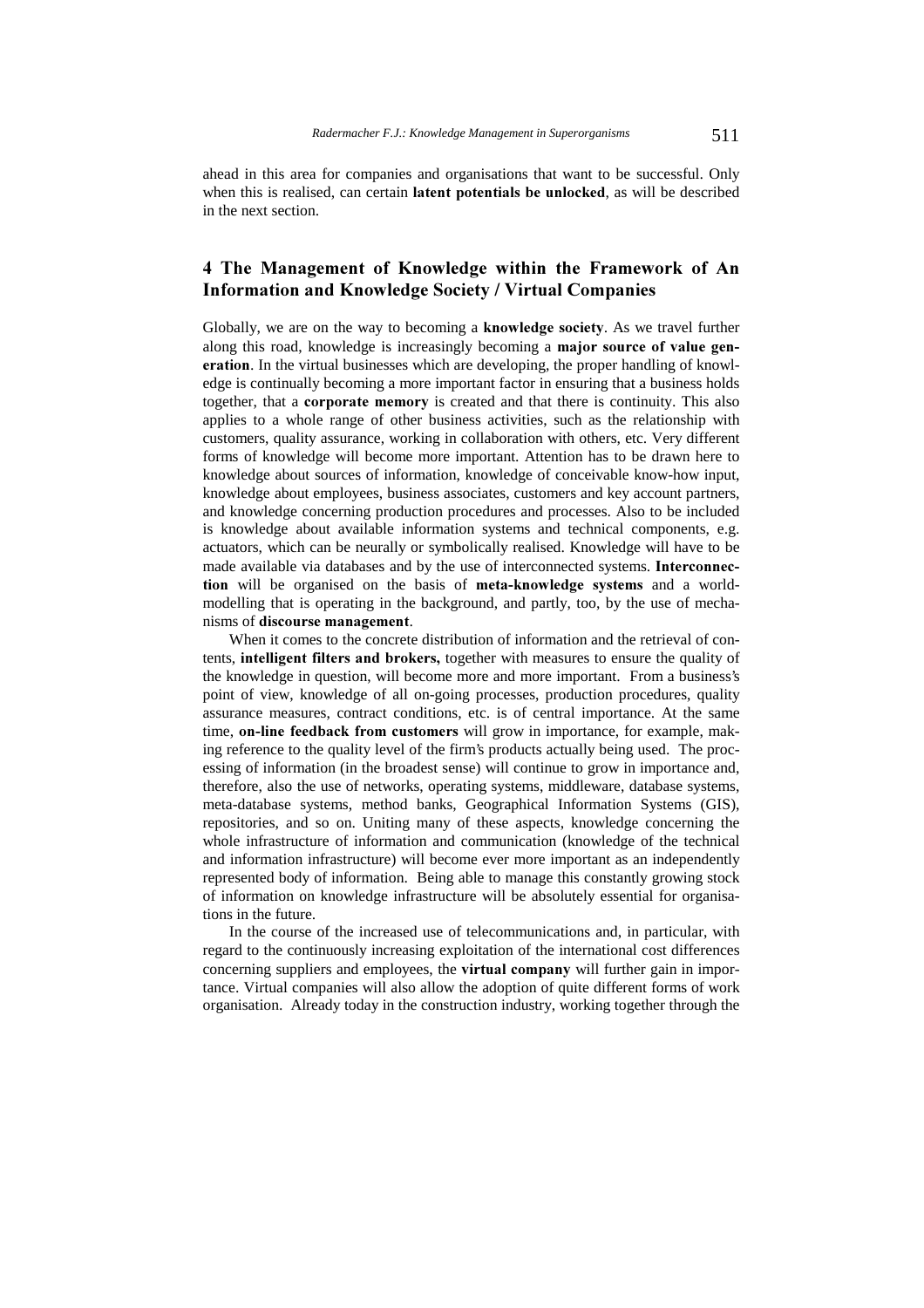use of connected CAD systems at locations in various parts of the world is becoming a reality; this can be supported by modern GroupWare tools and the use of video conferencing facilities.

One of the guiding ideas here is 24-hour engineering design workdays, alternating between different places around the globe. This will lead to a further enormous acceleration in product development times. Virtualisation and the use of modern telematics will make it possible to do many things faster and more efficiently than today. Travelling sales representatives are already frequently linked to their companies by cellular telephones and laptops, enabling them to finalise contractual agreements with customers on the spot. In dealings with customers, whole processing stages can be eliminated. A lot of interaction with the customer will be done via **mul**timedia technology as the channel of contact which becomes the major interface to all information management and control systems of a company in the times of ecommerce.

Following this line of argumentation further, customers, especially the corporate ones (OEMs), as they communicate with the system, will take on inventory restocking responsibilities themselves. But not only such suppliers will be involved, but also employees will participate, as global sourcing gains importance; on many occasions the virtual employee will be an independent entrepreneur. In this context, many current company functions will be outsourced. Relationships with employees will, in part, be more temporary than today and mobile workplaces will play a central role. Just to remark in passing: in such virtual businesses the smaller degree of orientation to hierarchies and internal politics within the company will probably mean that the constantly necessary adjustments of organisational structures to market changes will become easier than today.

In this context, one essential company function will be **information manage**ment, i.e. to make available the right information at the right time and in the right place for the right person. As already indicated above, this will, among other things, be a matter of ensuring the maintenance, technical support and integration of information processing systems among the company's employees and towards business partners, even over great distances and possibly even when frequent changes of personnel are involved. In this context, too, contract management will gain in significance, as will **online payment processing**. At the same time, the question of **data-security** will assume even more importance than it has already today since, in this process, company data will be more widely distributed and mastery of the subject of data-security including key management - will be required. This also applies to dealings with suppliers and customers, as well as, for example, to the management of consortiums and projects for special tasks. In general terms, it will have to be ensured in these circumstances that a **corporate memory**, as a computer-supported system, is available and stays valid and powerful.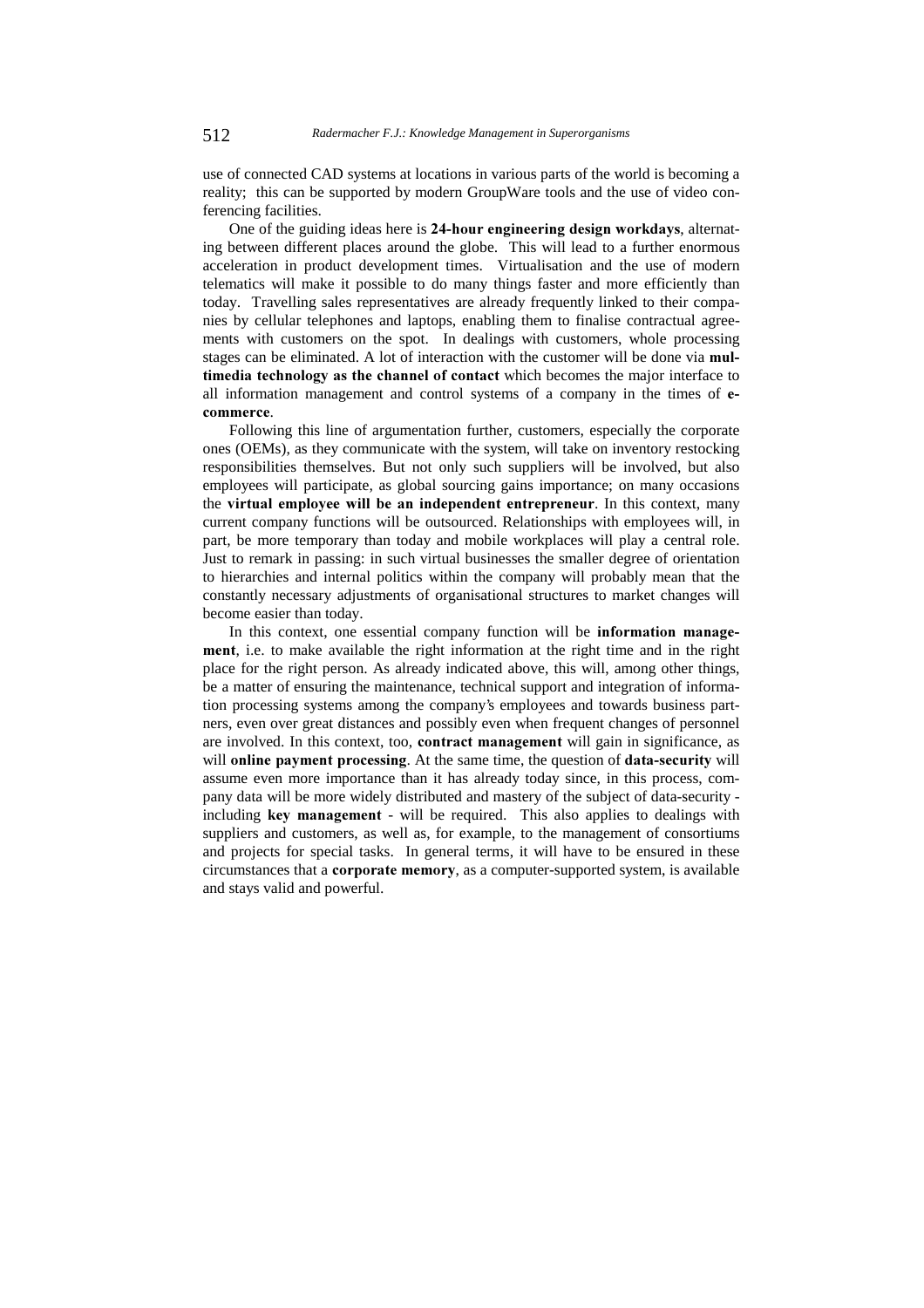#### 5 The Learning Organisation

For a variety of reasons, businesses all around the world, in addition to virtualisation, are on the way to **becoming learning organisations** and have to do so. This is linked with the fact that in the complex world of today, classical organisational structures, described primarily by sets of rules, which reflect the classical principles of organisation, are no longer able to react fast enough. For this reason, it is important to enrich and empower these rule-based systems with more informal relationships and structures such as can grow within a firm or outside it related to common interests, for example through intranets, and to make better use than before of the intuitive or neural abilities of employees. This also includes the possibility and necessity of employees being involved in lifelong learning and training courses, relevant content being in part laid down by the company, but also in part being chosen by the employee himself in his desire to improve. In the broadest sense, therefore, the aim of the learning organisation will be to make knowledge on all levels utilisable - as it is discussed in Part 1 in greater detail - and ensuring co-ordination among employees by specifying objectives and by making available to them all the guiding ideas of the company. In doing so, it should be ensured that an appropriate interaction between explicitness and more intuitive or neural or structural experience takes place. Providing the environment for these important future processes will involve many **logistic functions**, too.

The utilisation of employees' know-how, referred to above, has often proven so central that today the primary consideration is often how to use this knowledge, in a suitable form, to boost the performance of a company. This usually means, as a rule, less hierarchical forms of organisation and structuring (heterarchies), more freedom and "empowerment" for employees and, for management, a heavy emphasis placed on the creation of conditions under which the capabilities of employees can best flourish. It is then a matter of the staff, for both separate individuals and within working groups, to find the best solutions for the benefit of the firm. In this context, a very important part is played by the right kind of interconnection of employees via appropriate infrastructures, such as intranets which might be seen, as already pointed out above, as the nervous systems of modern businesses, possibilities for selforganisation through agendas, ease of access to knowledge sources of all kinds and the possibility of enlarging the contents of such knowledge bases locally with data of personal interest or value. It is in the nature of things that employees who are independently active to such an extent need a clear picture of the aims of the company on all levels.

Ultimately, in conformity with the theory of self-similar structures, this development leads to the observation that such future learning organisations will be recursively made up of interacting sub-structures, which are similar in many respects to the whole (self-similarity). Of course, the whole structure must be strongly characterised by cohesion between the parts, by interaction and empowering and all parts must have a clear idea of the philosophy and overall aims of the company. Conceptually, a comparison can be made here with profit centres which, however, here are guided by clear target vectors, and the making available of a wide range of information, this within the clearly delineated framework of interaction which leads to the common attainment of overriding objectives and not to results that are in many ways sub-optimal. Principles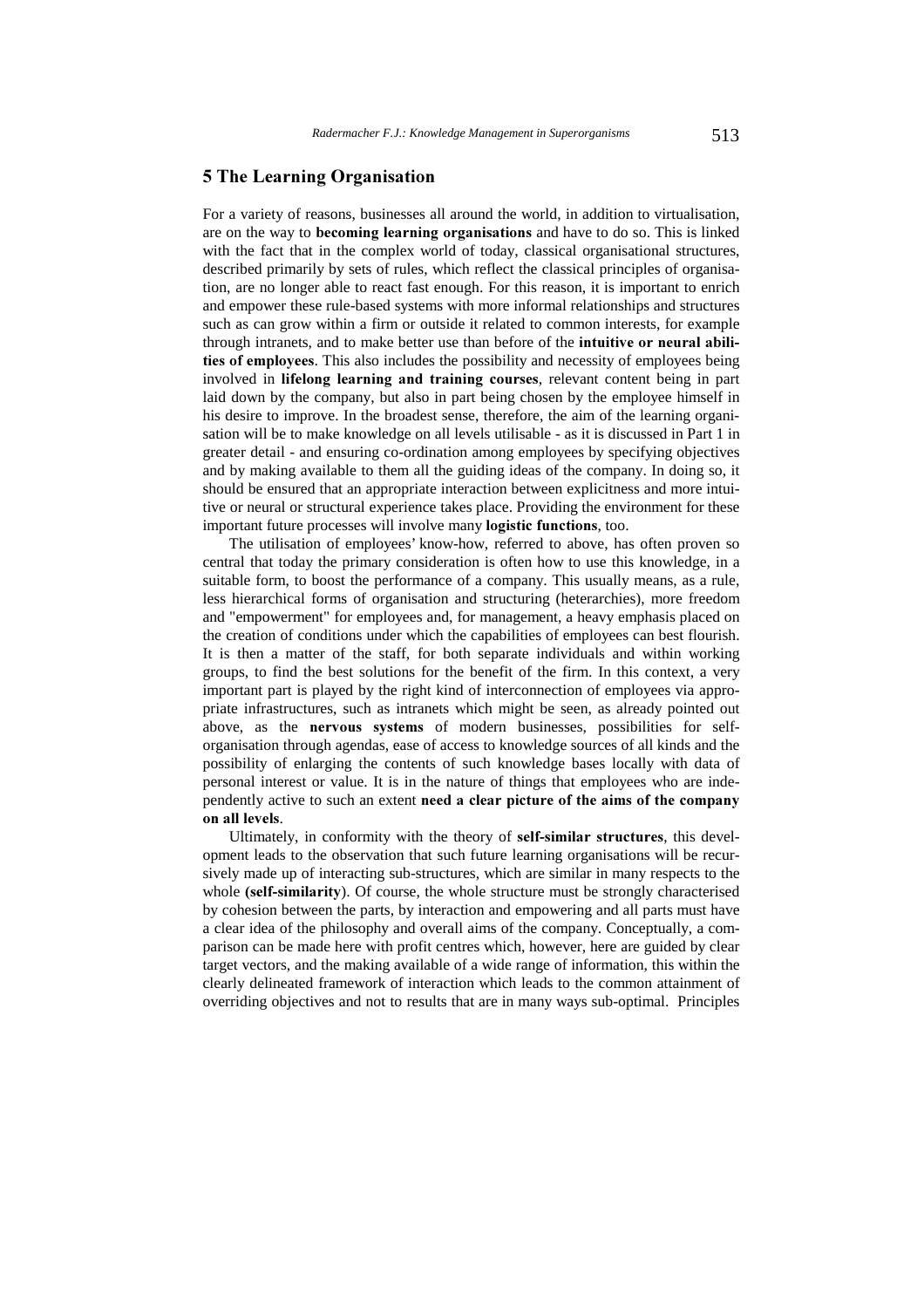of self-organisation are decisive, as is the utilisation of meta-knowledge, both at the structural level, in the organisation of collaboration, and also for the individual employees. Once again, much of the orientation and clear setting out of aims on a detailed level, which was characteristic of the trend towards explicitness, is intentionally lost in this process. Success factors are, in part, more hidden and, in part, exist in employees' heads, partly in the forms of interaction that arise therefrom.

**Continuous further training** will also be a central feature of learning organisations. Where the training itself is concerned, this will mean the provision of learning environments in which lifelong learning can take place. Alone on the grounds of the cost, but also once more with an eye to making the most of one's own possibilities where competition with others is concerned, the essential training and learning processes will be multimedia-based with their content designed accordingly, and will take place at the point of learning, e.g. on company premises at times individual persons themselves choose. In order, as a business, to ensure that this is achieved with maximum success, businesses will establish links, in the form of **knowledge co**operation associations, appropriate to the subject concerned, with varied business associates, partners in the supply chain and, of course, with the right kind of scientific partners in research centres and universities. This, too, will in turn be strongly furthered by the possibilities that networks offer. In this context, the quality assurance function within the firm itself will gain in importance both domestically and worldwide, thus requiring the development of abilities in the area of the **assessment and** international certification of the content of training courses and of qualifications.

### 6 Concluding Remarks / Summary

The present text has only been able to present fragmentary elements of knowledge management, as it is needed in today's world: it pertains primarily to personnel development, human resource management and organisation, and also has technical, database-related and formalised aspects. Here, the IT environment is strongly involved. It should be emphasised once again that paying attention to the human-centred aspects is extremely important. This is an aspect that FAW has spent a lot of work on, especially in conjunction with small to medium-sized companies in our region. That is a question of making it easier for employees to ask other employees for information; it means identifying and rewarding those persons who are especially helpful to others via knowledge-sharing; it can also mean protecting certain key people so that they are not too easily accessible to others. Mission-critical knowledge has to be protected adequately, which sometimes means not making it explicit. FAW thinks that it is also important to gather and make accessible information about situations in which something did not work out right. Finally, it should be emphasised again, that knowledge management has to be embedded into a context of organisation, personnel development and system technical infrastructure. In this context, in our work with small to medium-sized companies, we have dealt with and also produced documents on topical combinations such as knowledge management and personnel, knowledge management and conflict, knowledge management and crisis, knowledge management and mergers, etc. Knowledge management is really an interesting topic. Many small to medium-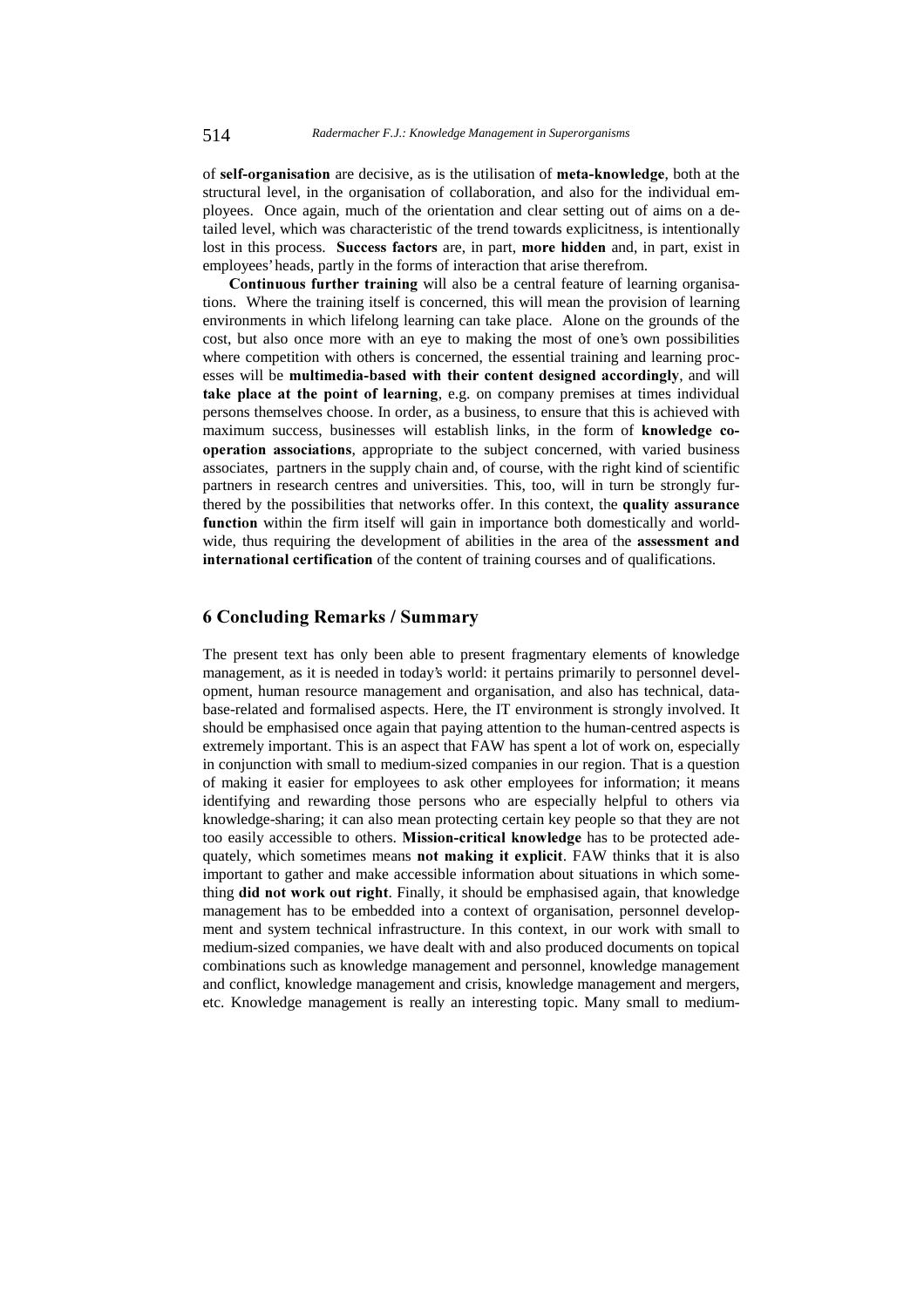sized companies are doing the right thing intuitively. They should not have primarily to think about buying software systems for that purpose; instead, companies need to use the new technical tools available within an appropriate organisation and accordingly skilled human resources to help them develop their present structures further and to link such structures together more effectively; along their full chain of value creation.

### **References**

Edvinsson, L., Malone, M.S.: Intellectual Capital - Realizing your company´s true value by finding its hidden brainpower. Harper Business, New York

Gerybadze, A., Meyer-Krahmer F., Reger, G.: Globales Management von Forschung und Entwicklung. Schäffer Poeschel Verlag, Stuttgart (1997)

Nonaka, I., Takeuchi H.: Die Organisation des Wissens - wie japanische Unternehmen eine brachliegende Ressource nutzbar machen. Campus Verlag, Frankfurt (1997)

von Pierer, H., von Oetinger, B.: Wie kommt das Neue in die Welt? Hanser Verlag, München (1997)

Probst, G., Raub, S., Romhardt, K.: Wissen managen - Wie Unternehmen ihre wertvollste Ressource optimal nutzen. Gabler Verlag, Wiesbaden, 2. Auflage (1998)

Radermacher, F.J.: Chancen und Risiken von Innovationen am Beispiel der Automatisierung von Kognitionsleistungen. Festveranstaltung "10 Jahre Österreichisches Forschungsinstitut für Artificial Intelligence / 20 Jahre Österreichische Studiengesellschaft für Kybernetik", Wien, 17. November 1994, Technical Report des ÖFAI (1995)

Radermacher, F.J.: Informations- und Kommunikationstechnik: Basis einer auf Wissen und Nachhaltigkeit angelegten weltweiten Industriegesellschaft. Vortrag im Rahmen des Technischen Symposiums "Change in TIME (Telekommunikation - Information - Multimedia - Entertainment)" der Siemens Nixdorf Informationssysteme AG, München (1995)

Radermacher, F.J.: Kreativität - das immer wieder neue Wunder. Forschung & Lehre 10, 545-550 (1995)

Radermacher, F.J.: Intelligenz - Kognition - Bewußtsein: Systemtheoretische Überlegungen, technische Möglichkeiten, philosophische Fragen. In: Interdisziplinäre Beiträge zur Kommunikation und zum Mensch-Technik-Verhältnis (C. Stadelhofer, ed.), Band 6, S. 146-193, Kleine Verlag GmbH, Bielefeld (1998)